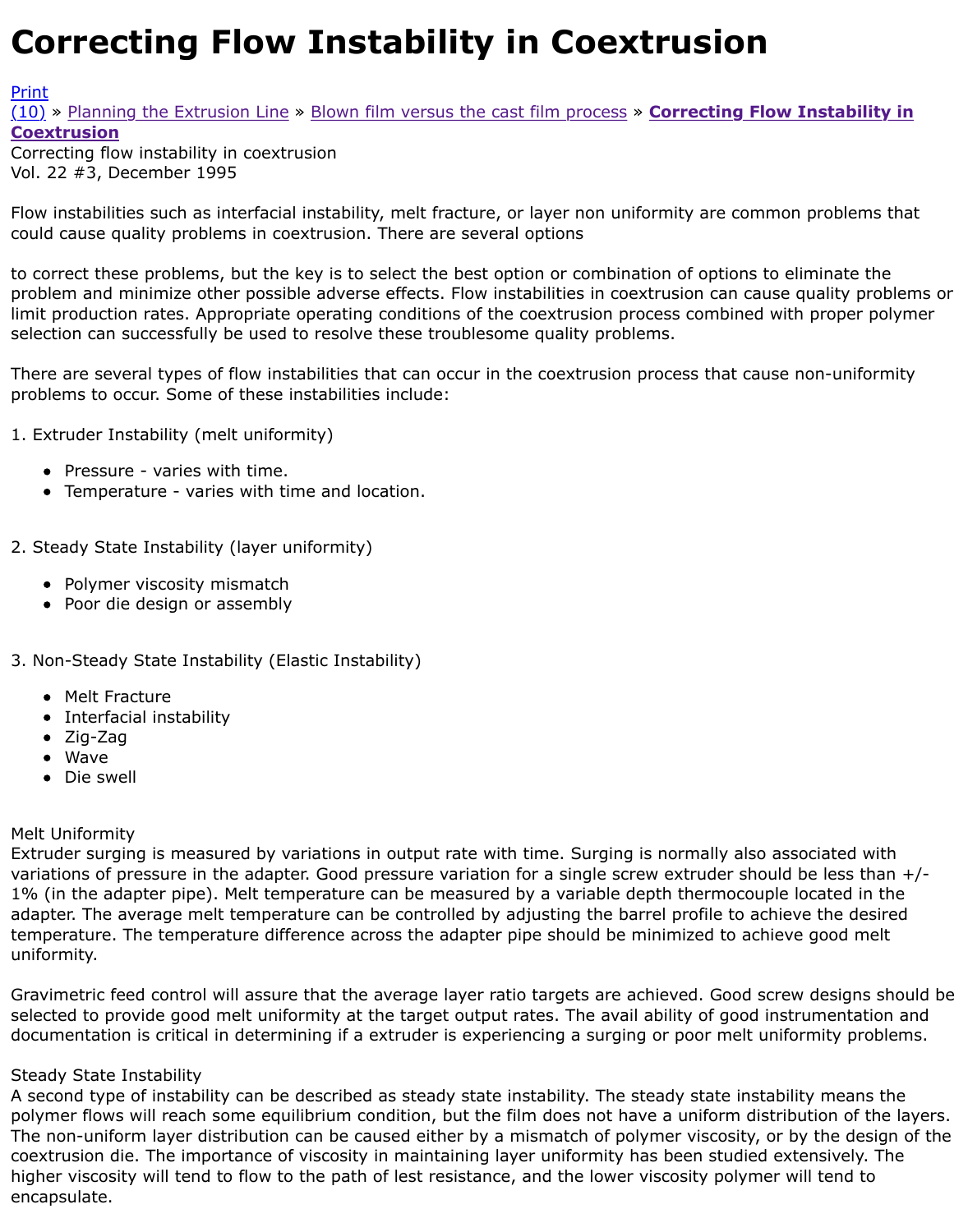Layer non-uniformity is particularly prevalent in flat dies because the lower viscosity polymer layer is pushed to the sides of the die. Annular dies tend to be slightly more tolerant of a viscosity mismatch. Some basic steps to solve non-uniform layer distribution problems include:

1. Increase the viscosity of the polymer layer that is spreading too thin. Lower the melt temperature of the polymer Select a higher molecular weight polymer (lower Melt Index)

2. Decrease the viscosity of the polymer layer that is too thick. Raise the melt temperature of the polymer Select a lower molecular weight polymer (higher Melt Index)

3. Adjust the die temperature profile (for flat dies).

4. Adjust the total output rates to achieve a better viscosity match.

(Some viscosity curves have a different sensitivity to shear rate) Sometimes the above methods help in resolving non-uniform layer distributions. In other cases, equipment design modifications might be required. For example, in feedblocks, feedslot shaping (when properly done) can correct a non-uniform layer distribution in flat dies. In blown film dies, cleaning and precise alignment the spiral mandrels is required.

# Elastic Flow Instabilities

The non-steady state flow instabilities include melt fracture and layer interfacial instability. These instabilities are generally believed to be the result of a dynamic response of the elastic component of the polymer viscosity within the environment of the extrusion process. These elastic instabilities are often found to occur in the region of the highest shear stress.

These phenomenon might be described as folds or waves of polymer flow at an interface which results in a small periodic thickness variation in the polymer layer. The elastic interfacial instability will increase the roughness between the interface boundary.

Critical shear stress is a simplification of a complex response, but is many times used in describing elastic instability. The critical shear stress is defined as the shear stress at which the on-set of flow instability has been observed. The values reported in the literature can vary considerably for different polymer types and equipment design. The on-set of these instabilities occurs before the eye can detect the defects, furthermore, the point at which a defect becomes objectionable is also subjective.

# Melt Fracture -

Melt fracture is instability at the polymer/metal interface on the film surface. Melt fracture is the folding of the polymer flow on the surface of the film. Again many theories on the nature of melt fracture have been proposed, but most agree that the elastic nature of the polymer is responsible for the instability. Melt fracture most often is reported to occur in the entrance of die land area, but some studies have seen melt fracture occurring at the exit of the die as well.

A key attribute relating to melt fracture is the sudden change in shear stress as in a contraction to high shear stress at the entrance of the die land or the sudden expansion to non-restrained flow at the exit of the die land. Birefringence measurements have confirmed that these are the locations of large stress concentrations in polymer flows. Using a critical shear stress, melt fracture has been reported for LLDPE polymers to occur from 1.0 to 2.3 x 106 dynes/cm2(15 -33 psi).

Melt fracture is reduced by lowering the critical shear stress at the wall. Variables critical to reducing melt fracture are:

- 1. Viscosity in the skin layer could be reduced.
- 2. Output rate (total) could be reduced.
- 3. Die gap could be increased
- 4. Processing aids can be used to re duce the shear stress at the die surface.

## Elastic Interfacial Instability -

Elastic interfacial instability or some times called Zig-Zag is a instability at a polymer/polymer interface and has been observed to occur in the die land. These instabilities may at low output rates, be nearly undetectable, and not interfere with the functionality of the coextruded film. If a large amplitude wave form develops at the interface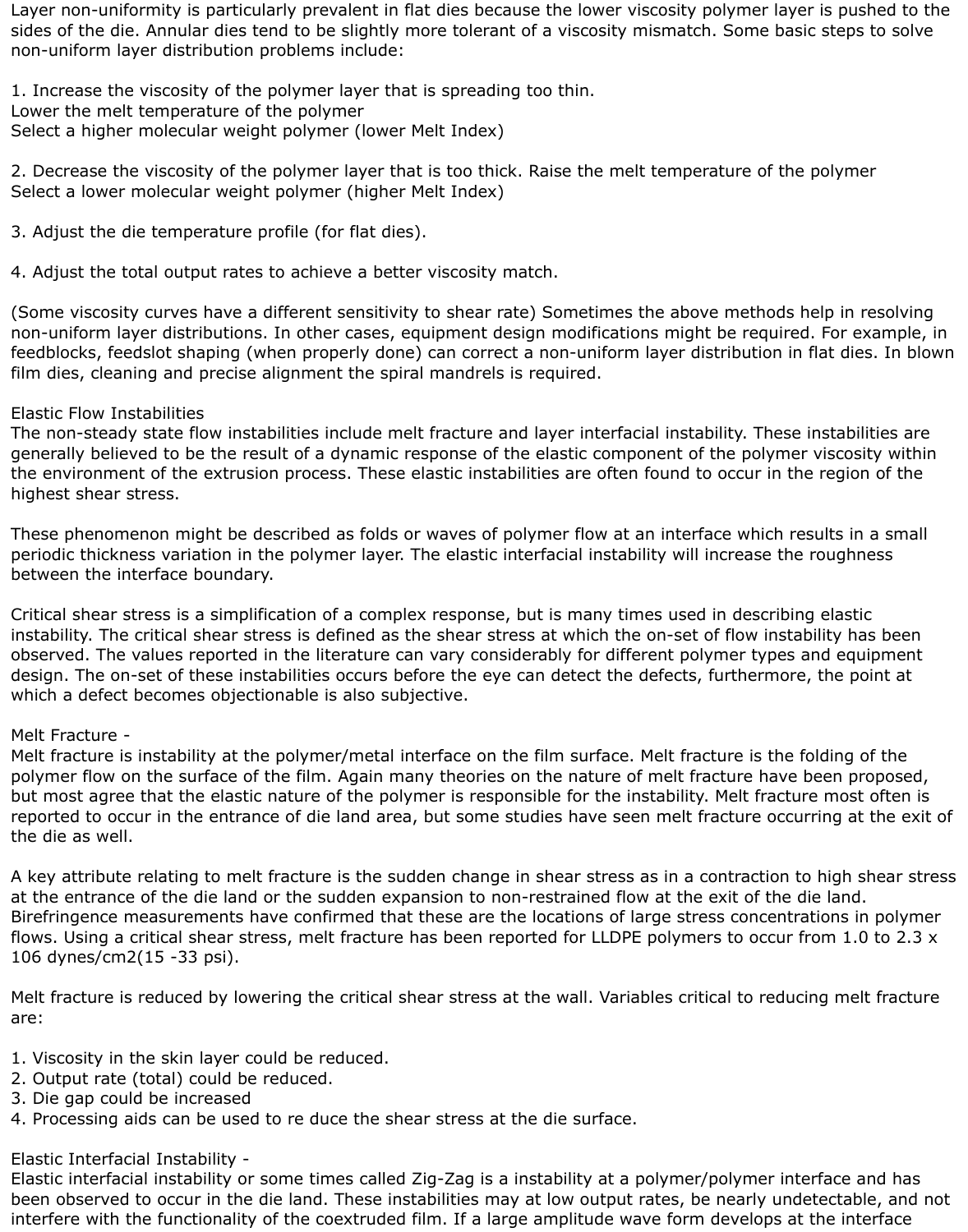location, the polymer flow can cause intermixing at the interface boundary.

When there are significant differences in the refractive index of the polymers the interfacial instability can more readily be seen. For example, with a HDPE and LLDPE film structure the HDPE is hazy enough to see the instability. Color pigments in a polymer will highlight interfacial instabilities. It is also possible to experience interfacial instability in coextrusion when running the same polymer in adjacent layers.

Few polymer coextrusion structures have been studied extensively enough to determine how the onset of instability varies with different polymer types. For some polymer systems the "critical shear stress" for interfacial instability is at 1/3 to 112 of the values reported for melt fracture. Interfacial instabilities have been reported at critical shear stresses of 0.5 to 0.8 x106 dynes/cm2 (6.3 -10 psi).

## Wave Interfacial Instability -

Wave patterns (or sometimes called W 's) is instability at the polymer/polymer interface and occurs most often in asymmetrical structures. Wave instability has been found to occur where polymer flows converge with a large differences in velocities between polymer streams. These instabilities if they originate before the web is spread (i.e., in the feedblock) can be distributed over broad areas.

### Die Swell Instability -

Die swell also has been reported to cause some instabilities. This occurs most frequently when one of the polymers has little die swell, while the adjacent polymer has high die swell. Here the instability begins at the die exit.

### Reducing Interfacial Instability -

The steps to correct non-steady state instabilities detail how to reduce the shear stress at the interface in the coextruded structure, either at the polymer/polymer interface or the polymer/ metal interface. The steps include:

- 1. Output rates could be lowered.
- 2. Skin layer ratio could be increased.
- 3. Viscosity of adjacent layer could be reduced.
- 4. Die gap could be increased.

## Decrease the total output rate -

This solution was not very economical as a long term solution, but it was successful as a short term solution and served to provide some empirical data. The lower output rate will change the slope of the shear stress profile, reducing the shear stress at the wall , and the shear stress at the polymer/polymer interface.

#### Increase the skin layer thickness

The highest shear stress is located at the wall of the die, increasing the skin layer ratio shifts the polymer/polymer interface toward the center of the flow channel, reducing the shear stress acting on the interface.

Decrease the viscosity of the skin layer polymer –

The next step was to determine if the viscosity could be lowered to reduce the shear stress at the wall. The viscosity can be decreased by raising the temperature of the polymer or by using a resin with a lower viscosity (higher melt index). A lower viscosity will shift the slope of the shear stress profile, thus lowering the shear stress at the wall.

It can readily be seen from this discussion that the term "viscosity matching" for coextrusion is not always for the best method. There will be some in stances where it is best to deliberately mismatch viscosity of the polymers to allow successful fabrication of the desired film structure.

#### Increase the die gap -

Another option to be considered is the die gap. This will change the geometry of the flow area, reducing the shear stress at the wall.

### Summary

These methods can be used one-at-a-time or in combination to solve non-steady state instability problems. Though no complete predictive theory exists for these complicated rheological interactions, hopefully these guide lines along with some good empirical experience can help in troubleshooting coextrusion problems.

- Thomas I. Butler, The Dow Chemical Co.